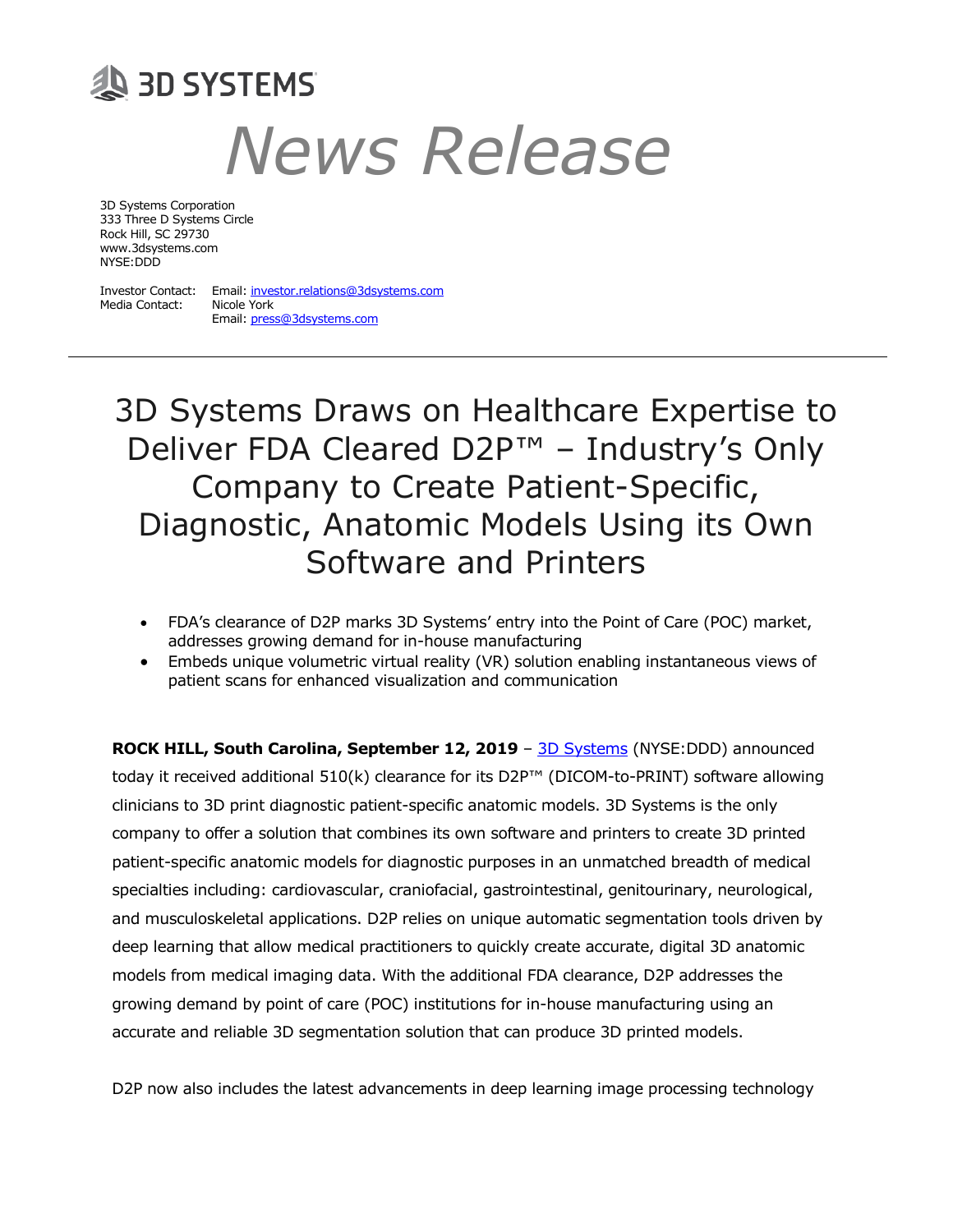**3D Systems Press Release Page 2 Page 2 Page 2** 

and virtual reality visualization allowing hospitals and device manufacturers to significantly reduce the time associated with the creation of 3D models.

The software also includes a volumetric VR solution enabling instant views of patient scans in a 3D environment - facilitating surgical planning and conversations between medical staff and their patients.

"We are used to going into surgery with uncertainties and an arsenal of contingency plans," said Dr. Solomon Dadia, deputy director of the orthopedic-oncology department and director of the 3D surgical center at Souraski Medical Center in Tel-Aviv. "With 3D printed models and enhanced 3D visualization tools such as VR, we are able to gain a better understanding of the surgery and pathology we are going to treat. This allows us to come up with a more precise surgery plan designed to deliver a better surgical outcome."

In accordance with the FDA announcement on new guidelines for 3D printed patient-specific anatomic models in 2017, diagnostic quality models must be an output of a Class II regulated medical device software. 3D Systems is the only company to offer both a software solution and compatible printers of its own that meet this regulatory requirement. Anatomic models can be produced using a variety of 3D Systems printing technologies - ColorJet Printing, MultiJet Printing, Stereolithography, and Selective Laser Sintering – including materials that are capable of sterility and biocompatibility.

"The capabilities offered in D2P give the healthcare professional an unprecedented toolset for deeper medical understanding across most medical specialties," said Ran Bronstein, vice president, chief research and operation officer, 3D Systems. "Our proprietary advanced visualization technology is changing how medical imaging data is used in a variety of formats such as virtual reality and 3D printed physical models."

To learn more about 3D Systems' solutions, please visit the [3D Systems website.](https://www.3dsystems.com/?utm_source=Press%20Release&utm_medium=Press%20Release&utm_campaign=70134000001OH42&utm_content=PRSR_Company%20Press%20Release)

# **Forward-Looking Statements**

Certain statements made in this release that are not statements of historical or current facts are forward-looking statements within the meaning of the Private Securities Litigation Reform Act of 1995. Forward-looking statements involve known and unknown risks, uncertainties and other factors that may cause the actual results, performance or